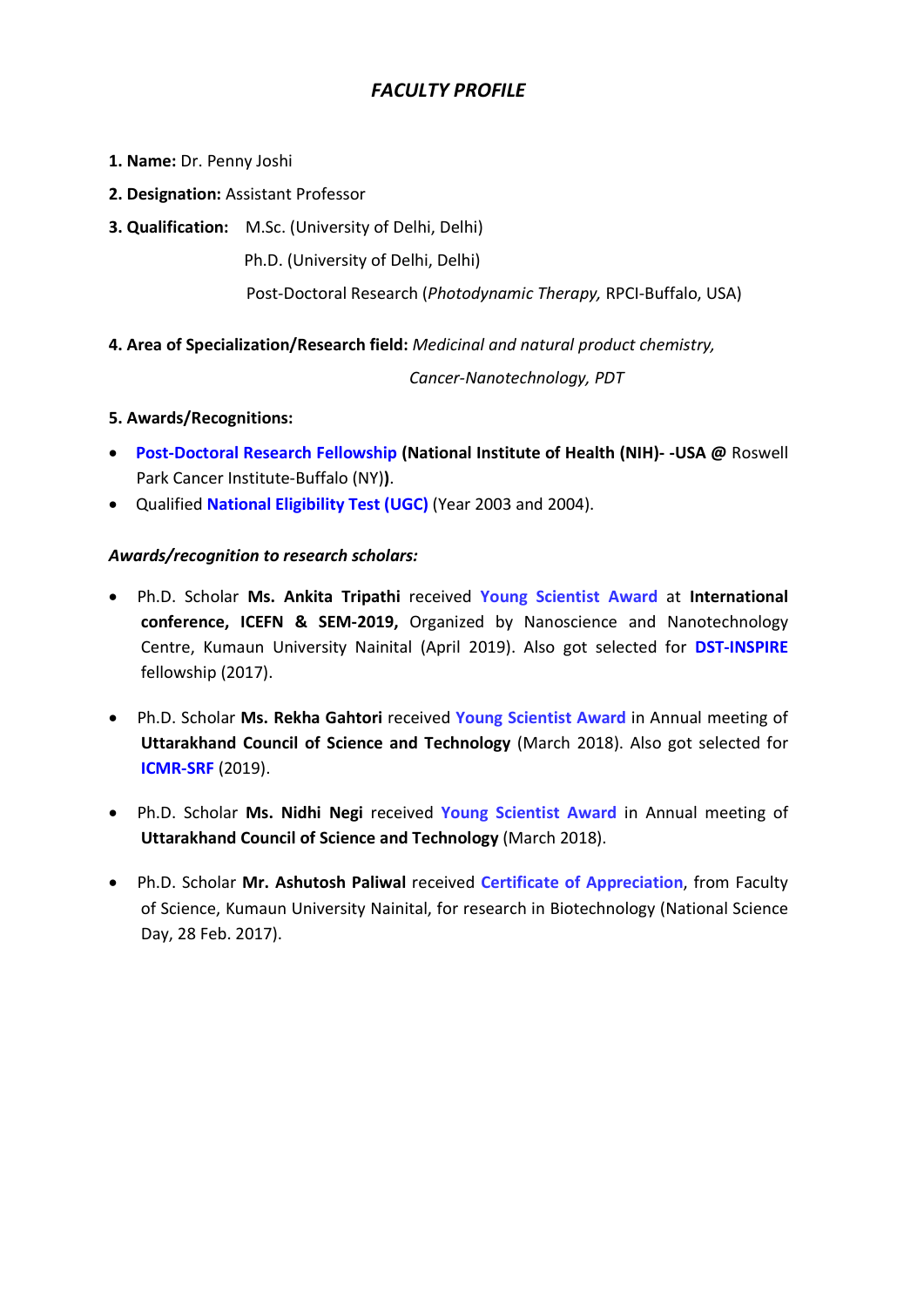# **6. Number of Research projects:**

# *i) Completed (PI)*

| S. | Title of the project                                                                                                                                              | <b>Funding Agency</b>                                                                                        | Amount(Rs.) | Year      |
|----|-------------------------------------------------------------------------------------------------------------------------------------------------------------------|--------------------------------------------------------------------------------------------------------------|-------------|-----------|
| N. |                                                                                                                                                                   |                                                                                                              |             | (From-To) |
| 1  | <b>Developing</b><br>pharmacogenomic<br>a<br>comprehensive<br>for<br>screen<br>assessment of anticancer activities of<br>phytochemicals from Uttarakhand<br>flora | Kumaun Univ. (UGC)<br>$\sim$<br>Minor Res. Project under<br>'Innovative<br>Res.<br><b>Activities Scheme'</b> | 1.00 Lacs   | 2016-2017 |
| 2  | synthesis<br>and<br><b>of</b><br><b>Design</b><br>novel<br>curcumin-coumarin<br>analogs<br>as<br>anticancer agents                                                | <b>UGC New Delhi</b>                                                                                         | 6.00 Lakh   | 2015-2017 |

# *ii) On-going (Co-PI)*

| S. N.          | Title of the project                                                                                                                                                                | <b>Funding Agency</b>                                                                                        | Amount        | Date of       | <b>Expected</b>   |
|----------------|-------------------------------------------------------------------------------------------------------------------------------------------------------------------------------------|--------------------------------------------------------------------------------------------------------------|---------------|---------------|-------------------|
|                |                                                                                                                                                                                     |                                                                                                              |               | Commencement  | date of           |
|                |                                                                                                                                                                                     |                                                                                                              |               |               | completion        |
|                | To establish a DNA-barcoding and                                                                                                                                                    |                                                                                                              | 60.66<br>Lacs |               |                   |
| 1              | chemotaxonomy<br>empowered                                                                                                                                                          | National Mission                                                                                             |               | April 2018    | <b>March 2021</b> |
|                | herbarium of lichen-species of<br>Uttarakhand-Himalaya<br>and<br>development of a resource group<br>for<br>conservation<br>and<br>characterization<br>οf<br>lichen-<br>biodiversity | Himalayan<br>on<br>Studies (NMHS),<br>Ministry<br>of Environment,<br>Forest & Climate<br>Change<br>(MoEF&CC) |               |               |                   |
| $\overline{2}$ | <b>DNA-barcoding</b><br>of<br>ethno-                                                                                                                                                |                                                                                                              | 9.97          | February 2020 | May 2021          |
|                | medicinal and high-value plants<br>of Uttarakhand Himalaya and<br>assessment of anti-inflammatory<br><b>of</b><br>nutraceutical<br>potential<br>selected phyto-extracts             | <b>DIBER (DRDO)</b>                                                                                          |               |               |                   |
|                |                                                                                                                                                                                     |                                                                                                              | Lacs          |               |                   |
|                |                                                                                                                                                                                     |                                                                                                              |               |               |                   |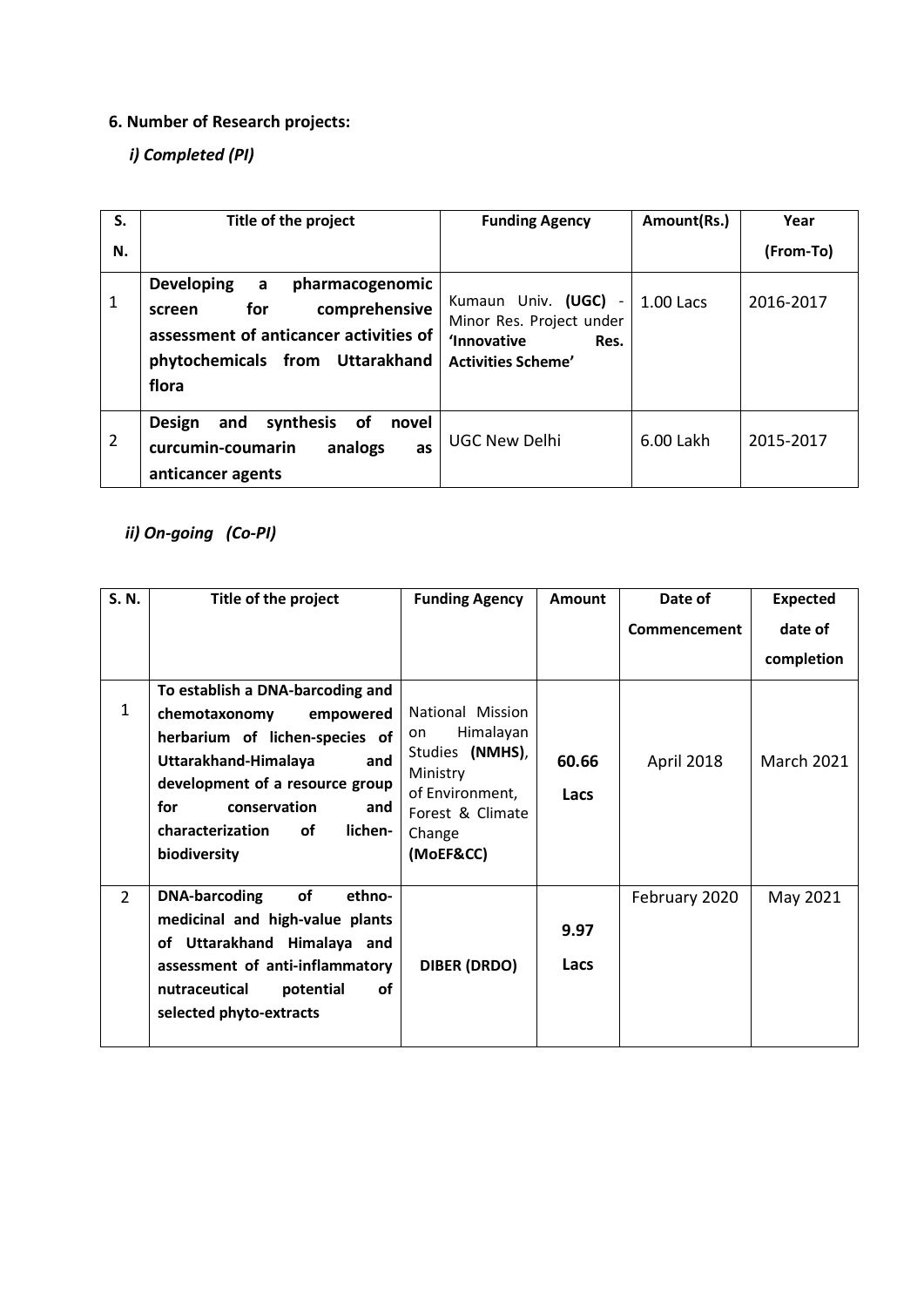#### *iii) Others*

| S. | Title                                   |     |          | Agency   |         | Amt.(INR)   | <b>Period</b>             |             |      |
|----|-----------------------------------------|-----|----------|----------|---------|-------------|---------------------------|-------------|------|
| N. |                                         |     |          |          |         |             |                           |             |      |
| 1. | Worked                                  | for | drafting | proposal |         |             | for   Rashtriya Uchchatar | 2.27 Cr     | 2015 |
|    | 'Establishing Cancer Biology program at |     |          | Sikshya  | Abhiyan | (Granted to | onwards                   |             |      |
|    | Kumaun University'.                     |     |          | (RUSA)   |         | Kumaun      |                           |             |      |
|    |                                         |     |          |          |         |             |                           | University) |      |

#### **7. Number of Ph. D candidates successfully completed:** *Yet to complete*

**8. Number of Ph. D candidates currently working: 04** (as supervisor)

**03** (as co-supervisor)

#### **9. Publications:**

#### *i) Research Articles published in journals*

- 1. K. Kumar, P. Kumar, **P. Joshi,** D.S. Rawat (2020). IBX mediated oxidation of alcohols to aldehydes and ketones under mild reaction conditions. **Tetrahedron Letters; 151749. (I.F.= 2.3)**
- 2. N. Karki, H. Tiwari, M. Pal, A. Chaurasia, N. Bal, **P. Joshi**, NG. Sahoo (2018). Functionalized graphene oxides for drug loading, release and delivery of poorly water soluble anticancer drug: A comparative study. *Colloids and Surfaces. B, Biointerfaces***;** 169, 265-272. **(I.F.= 4.0)**
- 3. C. Saenz, R. R. Cheruku, T.Y. Ohulchanskyy, **P. Joshi**, W.A. Tabaczynski, J.R. Missert, Y. Chen, P. Pera, E. Tracy, A. Marko, D. Rohrbach, U. Sunar, H. Baumann, R. K. Pandey (2017). Structural and Epimeric Isomers of HPPH [3-Devinyl 3-{1-(1 hexyloxy) ethyl}pyropheophorbide-a]: Effects on Uptake and Photodynamic Therapy of Cancer*. ACS Chemical Biology;* 12(4), 933-946. **(I.F.= 4.3)**
- 4. M. Dukh, **P. Joshi**, K. Ohkubo, W. Tabaczynski, N. J. Patel, R. J. Missert, S. Zador, F. Shunichi, R. K. Pandey (2017). Impact of peripheral substituents in regioselective synthesis of position-10 or position-20 bromo-bacteriochlorins. **Tetrahedron Letters;** 58, 851–854. **(I.F.= 2.3)**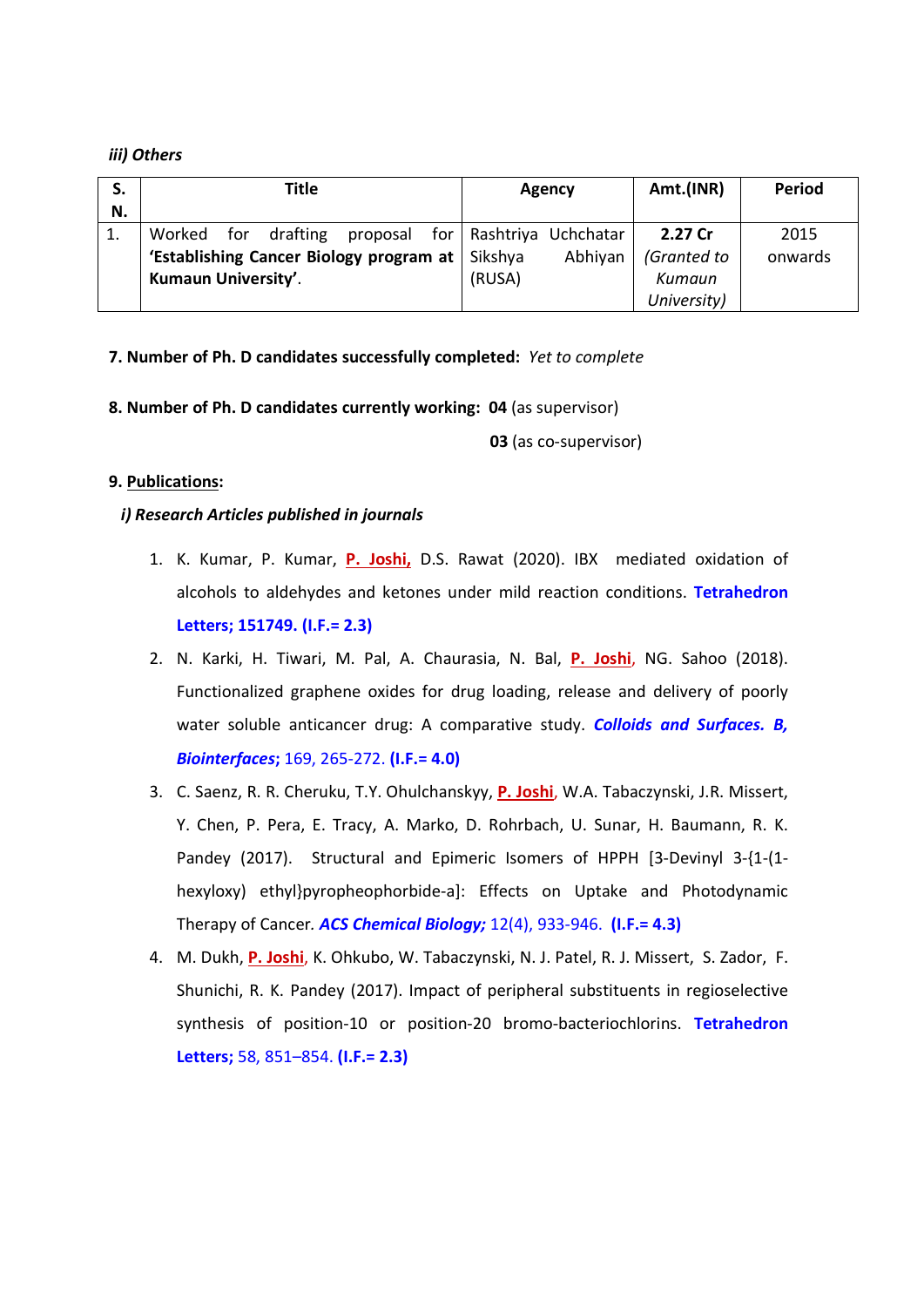- 5. N. J. Patel, P. Pera, **P. Joshi**, M. Dukh, W. A. Tabaczynski, K. E. Siters, M. Kryman, R. R. Cheruku, F. Durrani, J.R. Missert, R. Watson, T. Y. Ohulchanskyy, E. C. Tracy, H. Baumann, R. K. Pandey (2016). Highly Effective Dual-Function Near-Infrared (NIR) Photosensitizer for Fluorescence Imaging and Photodynamic Therapy (PDT) of Cancer. *Journal of Medicinal Chemistry;* 59(21), 9774-9787. **(I.F.=6.0)**
- 6. N. S. James, **P. Joshi**, T. Y. Ohulchanskyy, Y. Chen, W. Tabaczynski, F. Durrani, M. Shibata, R. K. Pandey (2016). Photosensitizer (PS)-cyanine dye(CD) conjugates: Impact of the linkers joining the PS and CD moieties and their orientation in tumoruptake and photodynamic therapy (PDT). *European Journal of Medicinal Chemistry***;** 122, 770-785. **(I.F.= 4.8)**
- 7. N. J. Patel, Y. Chen, **P. Joshi**, P. Pera, H. Baumann, J. R. Missert, K. Ohkubo, S. Fukuzumi, R. R. Nani, M. J. Schnermann, P. Chen, J. Zhu, K. M. Kadish, R. K. Pandey (2016). Effect of Metalation on Porphyrin-Based Bifunctional Agents in Tumor Imaging and Photodynamic Therapy. *Bioconjugation Chemistry;* 16, 27(3), 667-80. **(I.F.= 4.3)**
- 8. N. J. Patel, E. Manivannan, **P. Joshi**, T. J. Ohulchanskyy, R. R. Nani, M. J. Schnermann, R. K. Pandey (2015). Impact of Substituents in Tumor Uptake and Fluorescence Imaging Ability of Near-Infrared Cyanine-like Dyes. *Photochemistry and Photobiology;* 91, 1219. **(I.F.= 2.3)**
- 9. P. Srivatsan, P. Pera, **P. Joshi**, Y. Wang, J. R. Missert, E. C. Tracy, W. A. Tabaczynski, Walter, R. Yao, M. Sajjad, H. Baumann, R. K. Pandey (2015). Effect of chirality on cellular uptake, imaging and photodynamic therapy of photosensitizers derived from chlorophyll-a. *Bioorganic & Medicinal Chemistry***;** 23, 3603-17. **(I.F.= 2.8)**
- 10. **P. Joshi**, D. S. Rawat (2015). Theophylline- Triazole-Coumarin Based Molecular hybrids. *Indian Journal of heterocyclic chemistry;* 24(4), 411-418.
- 11. P. Gupta, S. Wang, A. Marko, **P. Joshi**, M. Ethirajan, Y. Chen, R. Yao, M. Sajjad, R. Kopelman, R. K. Pandey (2014). Polyacrylamide-Based Biocompatible Nanoplatform Enhances the Tumor Uptake, PET/fluorescence Imaging and Theranostics Anticancer Activity of a Chlorophyll Analog. *Theranostics;* 4, 614. **(I.F.= 8.0)**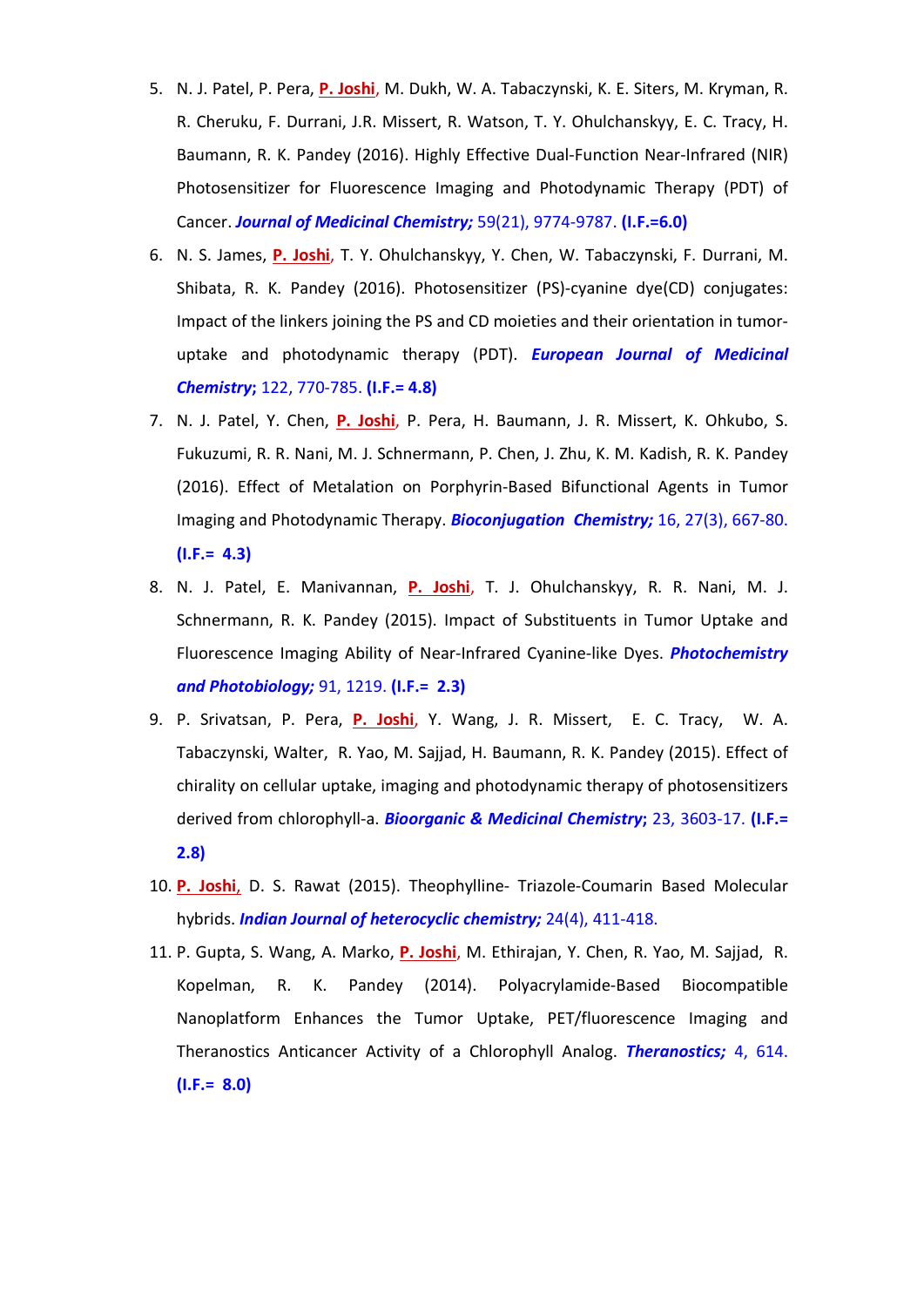- 12. **P. Joshi,** M. Tripathi, D.S. Rawat (2014). *Synthesis and characterization of novel 1,2,3-triazole-linked theophylline and coumarin s-triazines*. *Indian Journal of Chemistry* **Section B** ; 54B 311.
- 13. N.S. James**,** Y. Chen, **P. Joshi,** T.Y. Ohulchanskyy, M. Ethirajan, M. Henary, L. Strekowsk, R.K. Pandey (2013). *Evaluation of polymethine dyes as potential probes for near infrared fluorescence imaging of tumors- Part-1 Theranostics;* 3(9), 692- 702. **(I.F.= 8.0)**
- 14. N.S. James, T.Y. Ohulchanskyy, Y. Chen, **P. Joshi,** X. Zheng, L.N. Goswami, R.K. Pandey (2013). *Comparative tumor imaging and PDT Efficacy of HPPH conjugated in the mono-and di-forms to various polymethine cyanine dyes- Part-2 Theranostics;* 3, 703. **(I.F.= 8.0)**
- 15. M. Sharma, **P. Joshi,** N. Kumar, S. Joshi, R.K. Rohilla, N. Roy, D.S. Rawat, (2011). *Synthesis, antimicrobial activity and structure–activity relationship study of N, Ndibenzyl-cyclohexane-1, 2-diamine derivative. European journal of medicinal chemistry*; 46, 480. **(I.F.= 4.8)**
- 16. M. Ethirajan, **P. Joshi,** I. William, H. White, K. Ohkubo, S. Fukuzumi, R.K. Pandey (2011). *Remarkable Regioselective Position-10 Bromination of Bacteriopyropheophorbide-a and Ring-B Reduced Pyropheophorbide-a Organic letters*; 13, 1956. **(I.F.= 6.7)**
- 17. Srivatsan, Y. Wang, **P. Joshi,** M. Sajjad, Y. Chen, C. Liu, K. Thankppan, J.R. Missert, E. Tracy, J. Morgan, N. Rigual, H. Baumann, R.K. Pandey (2011). *In vitro cellular uptake and dimerization of signal transducer and activator of transcription-3 (STAT3) identify the photosensitizing and imaging-potential of isomeric photosensitizers derived from chlorophyll-a and bacteriochlorophyll. Journal of medicinal chemistry*; 54, 6859. **(I.F.=6.0)**
- 18. **P. Joshi**, M. Ethirajan, L.N. Goswami, A. Srivatsan, J.R. Missert, R.K. Pandey (2011). *Synthesis, spectroscopic, and in vitro photosensitizing efficacy of ketobacteriochlorins derived from ring-B and ring-D reduced chlorins via pinacol– pinacolone rearrangement. The Journal of organic chemistry*; 76, 8629. **(I.F.=4.7)**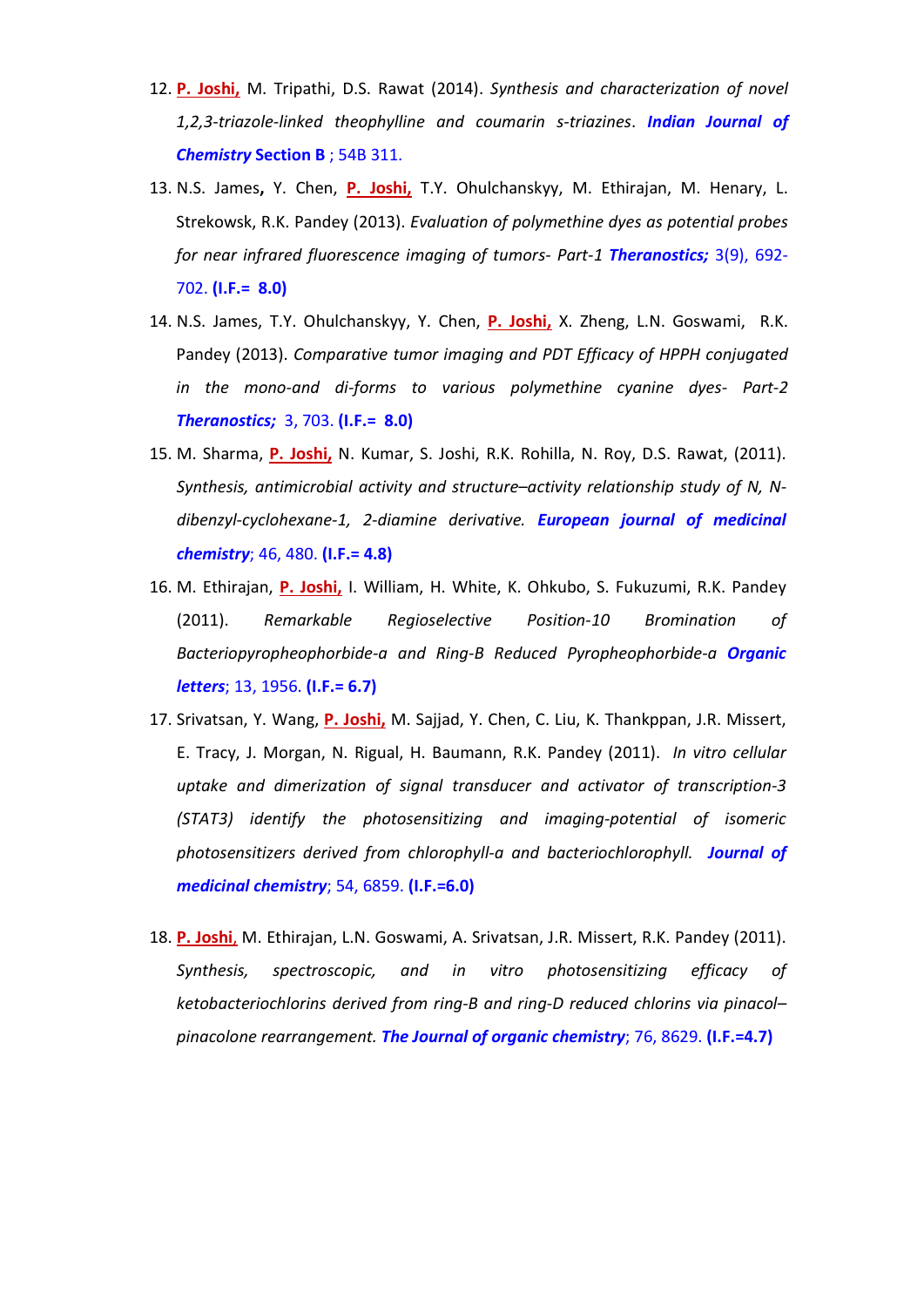- 19. M. Ethirajan, **P. Joshi,** W.H. White, *R.K.* Pandey (2011). *Rgeioselective bromination of chlorins and bacteriochlorins: A key approach for developing multifunctional agents for tumor imaging and photodynamic therapy. Photodiagnosis and Photodynamic Therapy*; 8, 192. **(I.F.=2.5)**
- 20. M. Ethirajan, Y. Chen, **P. Joshi,** R.K. Pandey (2011). *The role of porphyrin chemistry in tumor imaging and photodynamic therapy. Chemical Society Reviews*; 40, 240. **(I.F.=40.3)**
- 21. R. Singh, M. Sharma, **P. Joshi,** D.S. Rawat (2008). *Clinical status of anti-cancer agents derived from marine sources. Anti-Cancer Agents in Medicinal Chemistry*; 8, 603. **(I.F.=2.5)**
- 22. D.S. Rawat, M.C. Joshi, **P. Joshi,** H. Atheaya, (2006). Marine *Peptides and Related Compounds in Clinical Trial. Anti-Cancer Agents in Medicinal Chemistry*; 6, 33. **(I.F.=2.5)**
- 23. M.C. Joshi, **P. Joshi,** D.S. Rawat (2006). *Microwave assisted synthesis of symmetrically and asymmetrically substituted acyclic enediynes*. *Arkivoc*; 16, 65. **(I.F.=1.2)**

#### *ii) Patents:*

- 1. Metallation enhancements in tumor-imaging and PDT therapy, Pandey, Ravindra K; Baumann, Heinz; Chen, Yihui; **Joshi, Penny**; Patel, Nayan; Health Research, Inc. **US 8609837, 2013/12/17,US**
- 2. Paa nanoparticles for tumor treatment and imaging, Pandey, Ravindra K; Gupta, Anurag; **Joshi, Penny;** Ethirajan, Manivannan; Srivatsan, Avinash; Photolitec, Llc, **US 9045488 , 2015/6/2,US**

#### *iii) Book Chapters:*

1. S. K. Upadhyay, R. C. Rai, R. Gehtori, A. Paliwal, P. Gautam, **P. Joshi** (2017). Drug Resistance in Cancer; in: **Drug Resistance in Bacteria, Fungi, Malaria, and Cancer; Springer, USA (ISBN** 978-3-319-48682-6**)**.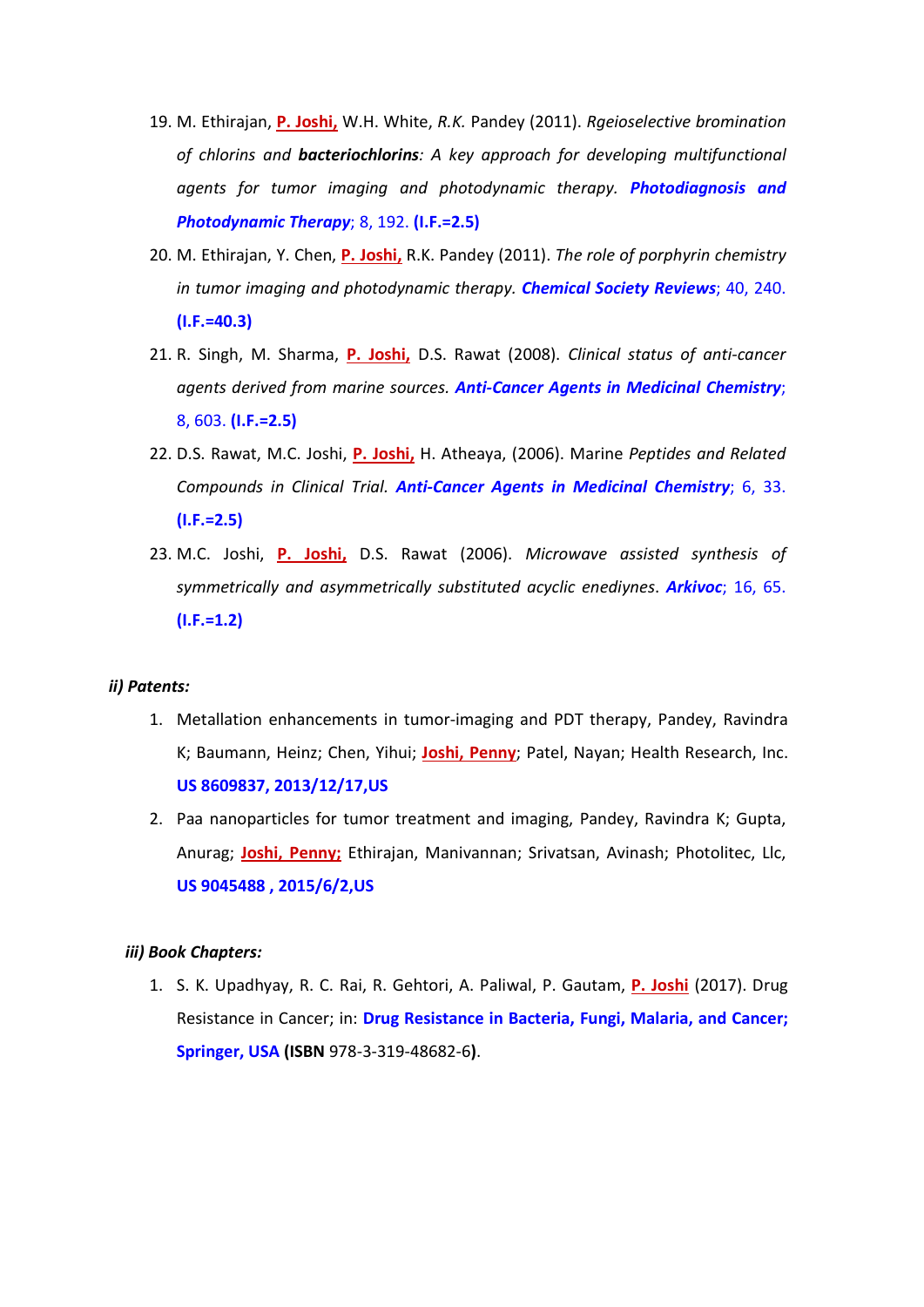- 2. A. Marko, N. J. Patel, **P. Joshi,** J. R. Missert, R. K. Pandey (2016). Multifunctional Agents for Cancer Imaging and Photodynamic Therapy; in: **Handbook of Photodynamic Theraphy: Updates,** *World Scientific.*
- 3. **P. Joshi**, R. K. Pandey (2016). Synthesis and Biological Significance of Porphyrin Based Photosensitizers in Photodynamic Therapy in: **Therapeutics and Advanced Biophotonics** *CRC Press*
- 4. **P. Joshi**, C. Saenz, J. R. Missert, R. K. Pandey (2013). Recent Advances in Developing Improved Agents for PDT in **Handbook of Photomedicine, CRC Press**

# *iv) Papers presented in Conferences/Seminars*

- **1.** R. Gahtori, A. Paliwal, R. Anand, Y. Joshi, **P. Joshi,** L. M. Tewari, S.K. Upadhyay (2019). Studies on Lichen Biodiversity in Uttarakhand**.** National Conference **SUTBC-January 06, 2019**
- **2.** A. Paliwal, R. Gahtori, N. Negi, G. Chand, **P. Joshi** and S.K. Upadhyay (2019). A survey of studies on phytomedicinal potential of lichens. National Conference **SUTBC-January 2019**
- **3.** R. Gahtori, A. Paliwal, N. Negi, R. Anand, G. Chand, Y. Joshi, and S.K. Upadhyay (2019). Promoting the Lichen trade and conservation in Uttarakhand through facilitating precise species identification. *International Conference ACMAP-2019, scheduled in February 14th-16th 2019, Dehradun.*
- **4.** R. Gahtori, A. H. Tripathi, N. Negi, **P. Joshi,** S.K. Upadhyay (2018). "Molecular systematic identification and anti-bacterial activities of *Nyctanthes* and *Perilla* plantextracts isolated from Kumaun region of Uttarakhand" 12<sup>th</sup> Uttarakhand state council for science & Technology (**UCOST**), Dehradun.
- **5.** R. Gahtori, N. Negi, A. Paliwal, G. Chand, **P. Joshi,** S.K. Upadhyay (2018). "Molecular identification by DNA barcoding and assessment of the anti-oxidative and antibacterial activities of *Nyctanthes arbo-tristis"* **4th India International Science festival (IISF), Lucknow.**
- **6.** A Paliwal, R. Gahtori, N. Negi, **P. Joshi,** S.K. Upadhyay (2018) "Elucidation of antioxidative and anti-microbial potentials of alcoholic leaf-extracts of *Cissampelos pariera*: A traditional phytomedicinal plant in Uttarakhand" **4th India International Science festival (IISF), Lucknow.**

#### *v) Review articles published in journals:*

1. A. Paliwal, R. Gahtori, A. Kumari, Negi N., Chand G., **Joshi P.,** Tewari L.M., Joshi Y. and S.K. Upadhyay (2018). Applications and roles of Lichens in the conservation of Himalayan environment. *ENVIS Bulletin Himalayan Ecology 26:47-52.*